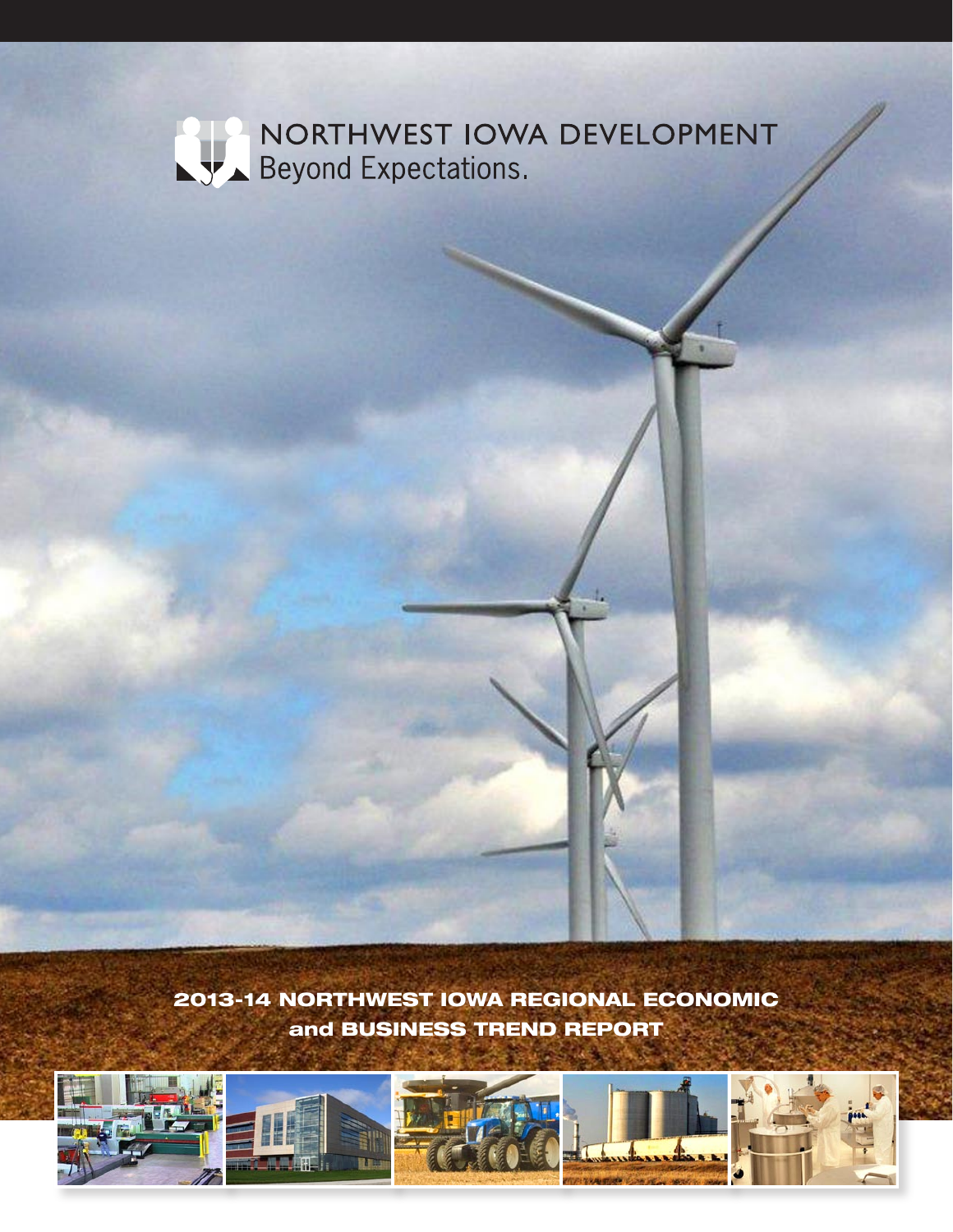**LELL NORTHWEST IOWA DEVELOPMENT**  $\sqrt{y}$  Beyond Expectations.





## The Northwest Iowa Economy: Trends and Outlook…Opportunities and Challenges

The Northwest Iowa economy has experienced solid employment growth over the last 10 years. The rate of employment growth over the last 10 years in the region has outpaced both the State of Iowa and the U.S. The top row of charts above illustrates this past employment growth trend in the Northwest Iowa region and compares the region to the State and U.S. We also see projections (Source: EMSI) that indicate continued employment growth that outpace Iowa and the nation. The 3rd chart in the top row shows unemployment rates in the region consistently below Iowa and the U.S. This strong regional employment picture has led to a relatively healthy and self-sustaining economy. However, the low unemployment rates lead us to the 2nd row of charts where some of the challenges begin to appear.

The 2nd row of charts leads off with Earnings per Worker (EPW source: EMSI) in the region compared to Iowa and U.S. Wages are significantly lower in Northwest Iowa

and points to a factor to consider when evaluating the ability of the region to attract workers. Overall population trends show stability in the region with a flat trend line over the next 10 years. However, when you look specifically at working age population (20-69), the trend indicates decline. Therefore, when you look at projections of employment growth and working age population (Employment Participation Rate) in the region, you will see the **challenges** that lie ahead.

The Northwest Iowa region clearly has **opportunities** to grow over the next decade. Addressing the business development and workforce **challenges** ahead as a region continues to be our path to success.

The following section on Business Trends provides further detail on opportunities and challenges based on visits with existing businesses in the region.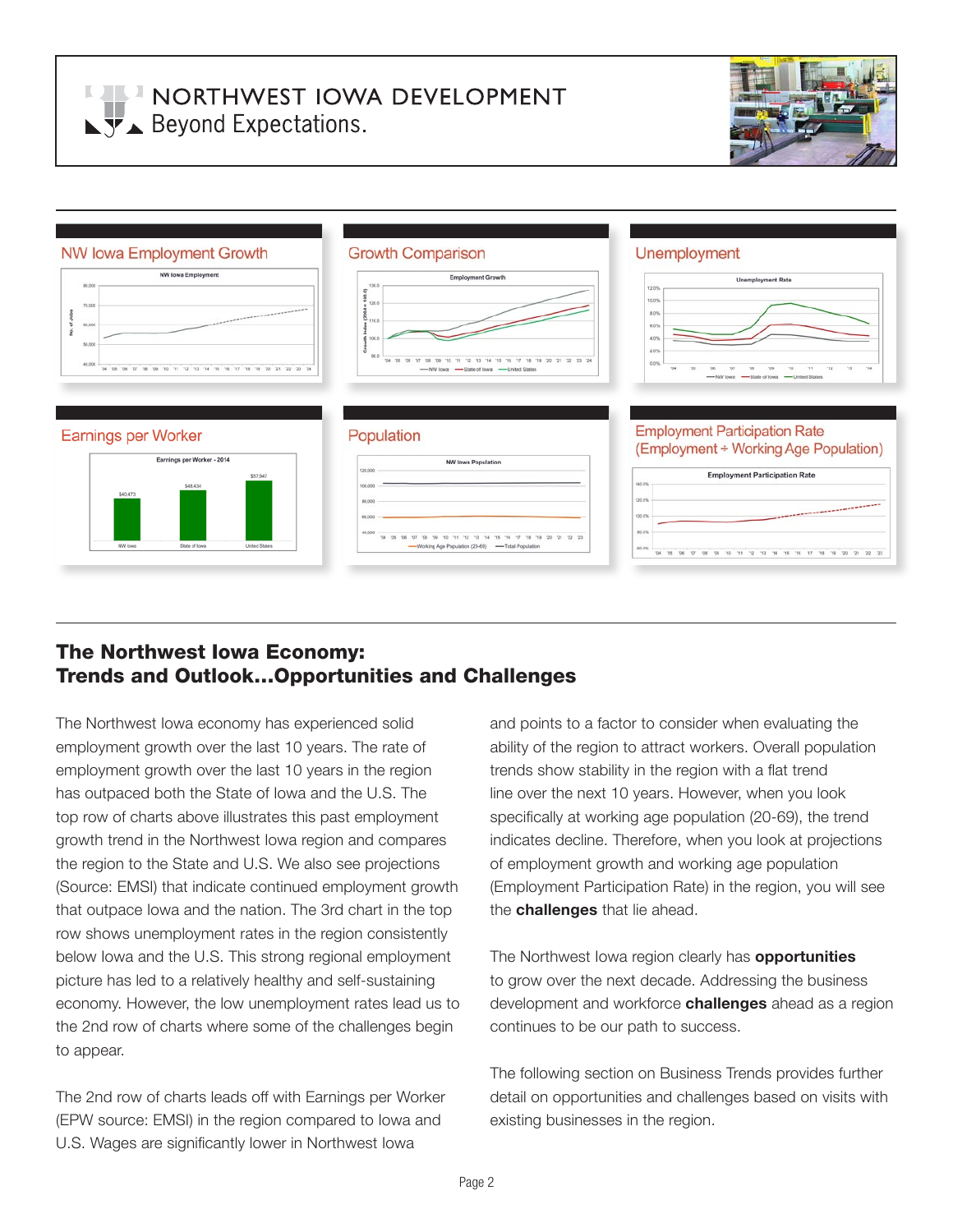

## Northwest Iowa Regional Existing Business Trends: Executive Summary Report

It is commonly acknowledged that 80% plus of job growth will occur from the expansion of existing businesses. The six county Northwest Iowa region places a high degree of emphasis on regional businesses for just that reason. Each year, Northwest Iowa Development (NWID) establishes the encouragement and support of existing business visits at the local level as a priority strategy. We encourage our local partners to spend most of their resources in both time and money on our existing business expansion and retention

efforts. NWID utilizes a software system called Synchronist as an interview and information management tool when local economic development professionals visit existing business. We can track trends and create reports utilizing this tool on a regional basis. The following graphs show results from 30 visits made from July 1, 2013 to September 1, 2014. We chose a few of the highlights from the survey results that illustrate important trends facing our regional economy.

**Chart 1 right,** details responses to the question companies were asked regarding what they believed to be their greatest achievement over the last year. The highest rated items related to achievements leading to business growth and stability. These responses are recognition of the fact that our businesses are operating in a highly challenging global environment. Assisting companies to meet challenges that lead to growth and stability is a prime reason existing business visits are so important.

**Chart 2 right,** details responses to the question related to plans to expand over the next three years. Although not all, but most, of the companies responded to this question, slightly more companies said no than said yes. However, a few of the companies that indicated they have plans to expand,also identified significant capital investment plans. These responses would likely indicate the difficulty of planning out 3 years in a challenging business environment, as indicated in **Chart 1**.



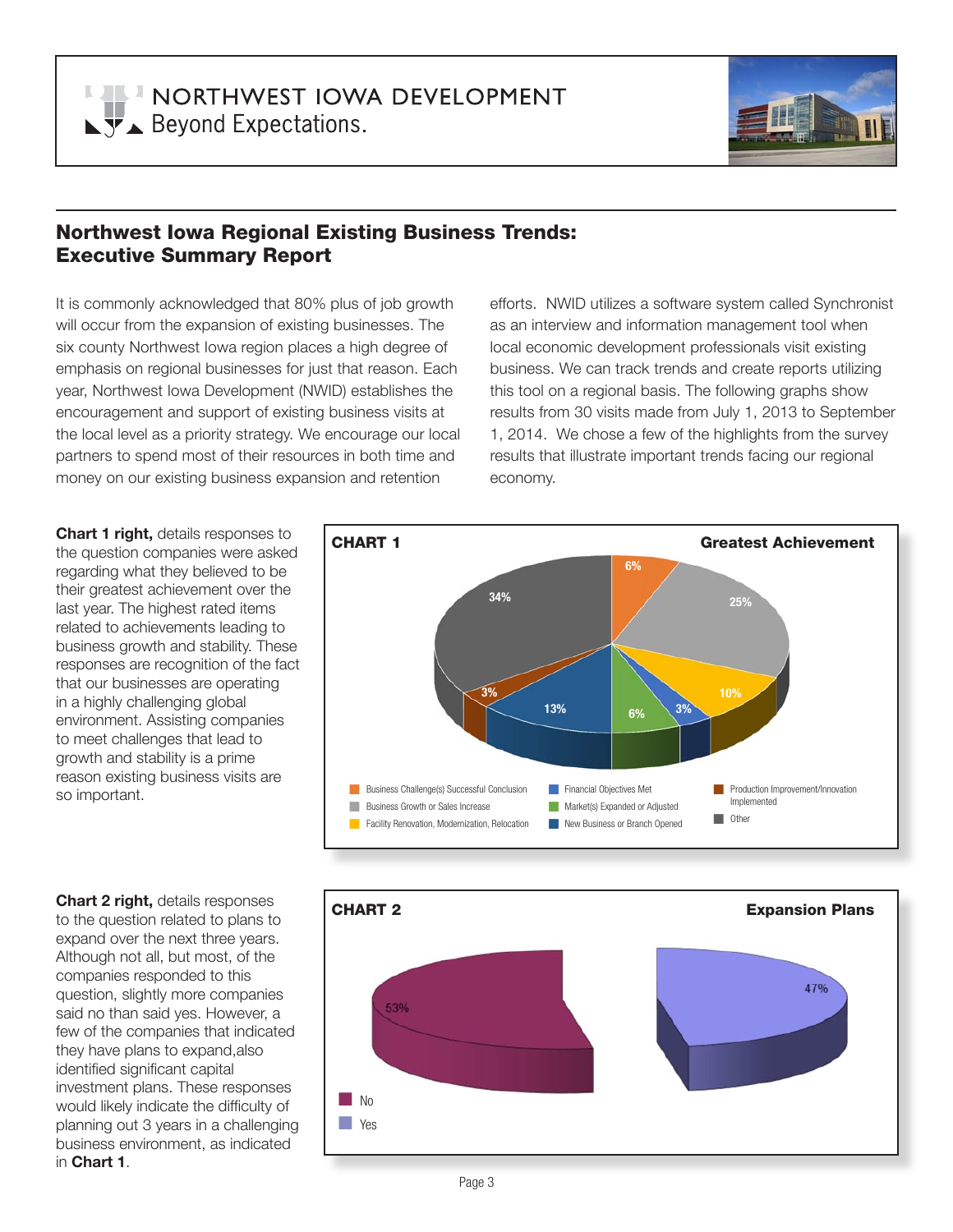

#### CONTINUED: Northwest Iowa Regional Existing Business Trends: Executive Summary Report

**Chart 3 right,** asked about the status of current industrial capacity. Just 13% of companies said their operation was over capacity in terms of production. Over onethird of companies said they were operating under capacity which may lead to more production as the economy improves and future job growth may result as well. However, issues related to available workforce detailed below will impact these decisions.





**Chart 4 right,** asked the company to rate the availability of workforce. A rating of 1 is low availability and 7 is high availability. Most of the responses (62%) fell in the middle (3-5) of the rating scale. Only 14% rated availability high. This workforce factor directly relates to the potential for continued employment growth in the region. As NWID continues to address skill gaps we will closely monitor ratings on workforce availability.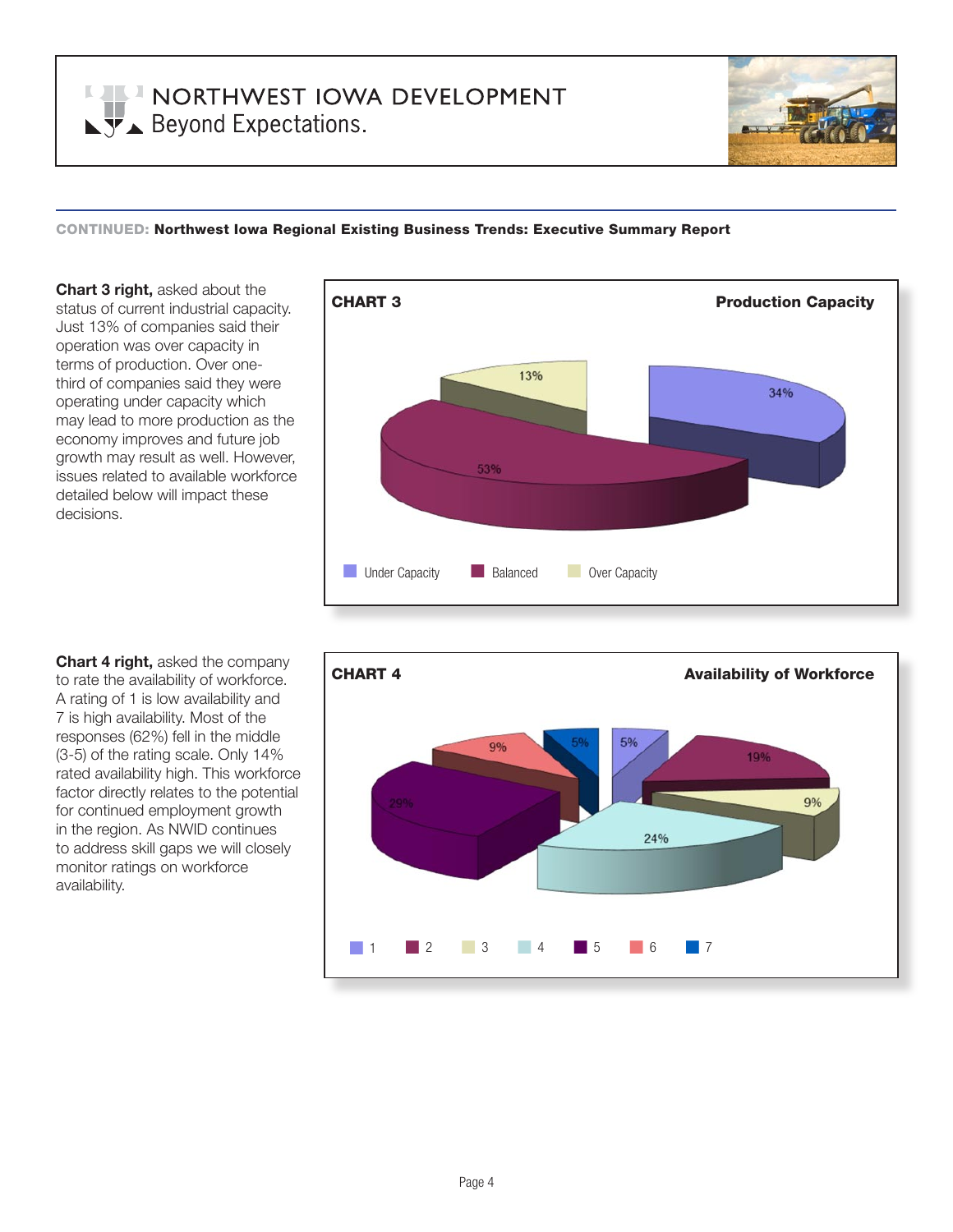

#### CONTINUED: Northwest Iowa Regional Existing Business Trends: Executive Summary Report

**Chart 5 right,** details how businesses rated the quality of the workforce. A rating of 1 is low and 7 high. There is no doubt that the quality of workforce is a crucial issue facing the nation right now. Although each business may have differing definitions of "quality", the results show a slight advantage to moderate to positive ratings on workforce quality. A continued emphasis on skills development and increasing the "pipeline" of quality workers is going to be a key to maintaining and growing the economy.

**Chart 6 right,** looks at regional workforce from the perspective of four key factors….availability, quality, stability, and productivity. Again, the rating scale is 1 being poor and 7 being excellent. These responses clearly show the interrelationship between availability and quality. Based on business feedback, it would seem as availability becomes more and more of an issue, the perception and reality of workforce quality will suffer. On the flipside, employers overall seem to be positive about the existing workers in terms of key factors such as stability and productivity. Overall the surveys lean towards more favorable perceptions of the workforce.